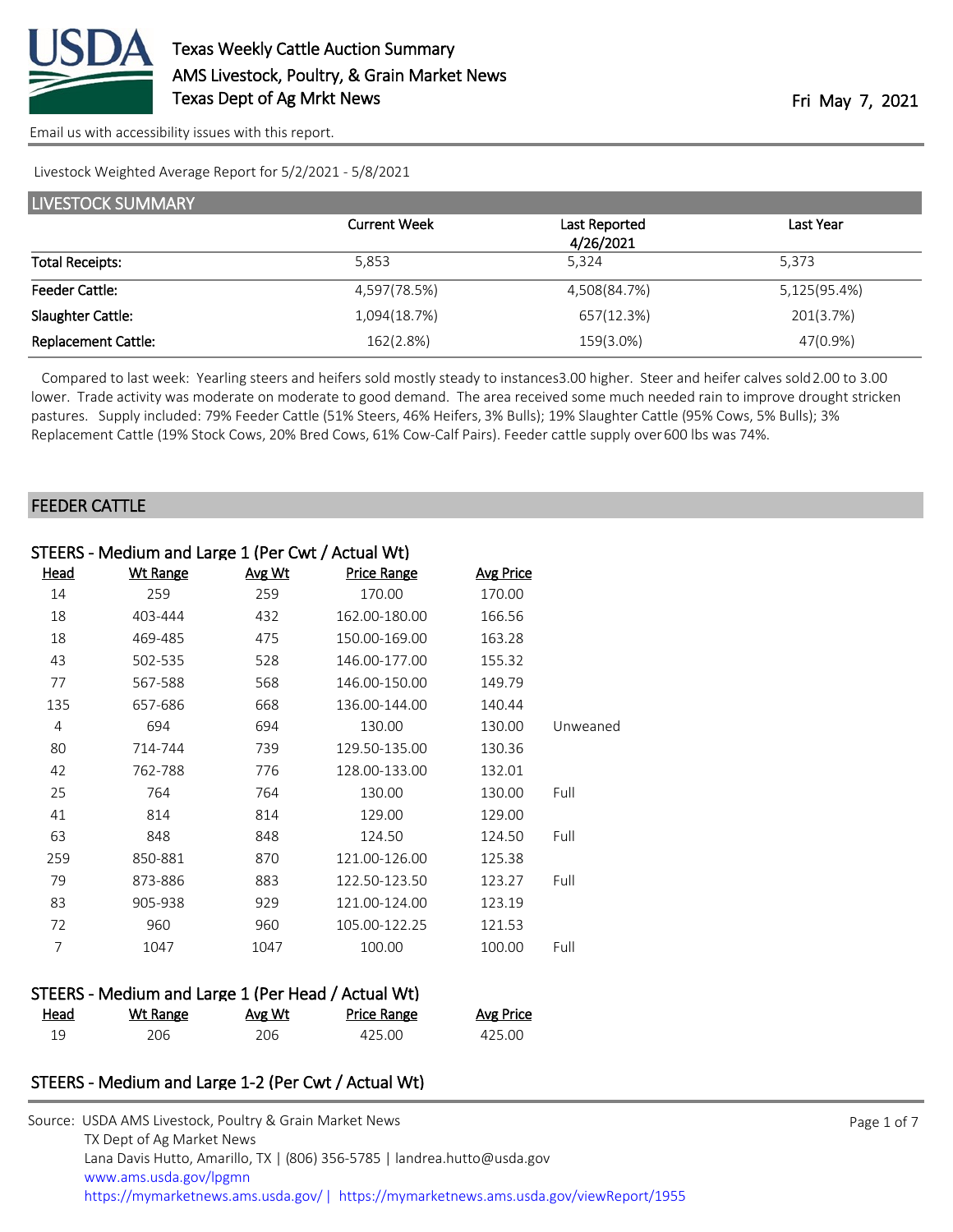

# Texas Weekly Cattle Auction Summary AMS Livestock, Poultry, & Grain Market News Texas Dept of Ag Mrkt News Texas Dept of Ag Mrkt News

[Email us with accessibility issues with this report.](mailto:mars@ams.usda.gov?subject=508%20issue)

| Head | <b>Wt Range</b> | <b>Avg Wt</b> | <b>Price Range</b> | <b>Avg Price</b> |
|------|-----------------|---------------|--------------------|------------------|
| 2    | 313             | 313           | 162.50             | 162.50           |
| 14   | 370-384         | 383           | 170.00-171.00      | 170.07           |
| 26   | 400-448         | 432           | 149.00-169.00      | 154.85           |
| 17   | 464-498         | 476           | 130.00-156.00      | 149.47           |
| 24   | 500-549         | 532           | 138.00-154.00      | 145.52           |
| 21   | 570-587         | 572           | 144.00-146.00      | 144.29           |
| 26   | 621-625         | 624           | 136.00-141.00      | 137.34           |
| 5    | 688             | 688           | 129.00             | 129.00           |
| 293  | 700-747         | 746           | 130.50-138.00      | 135.09           |
| 3    | 770             | 770           | 121.00             | 121.00           |
| 33   | 824-832         | 830           | 120.25-122.00      | 120.67           |
| 26   | 880             | 880           | 120.50             | 120.50           |
| 5    | 1087            | 1087          | 106.00             | 106.00           |
| 8    | 1102            | 1102          | 100.00             | 100.00           |

# STEERS - Medium and Large 2 (Per Cwt / Actual Wt)

| <b>Head</b> | <b>Wt Range</b> | Avg Wt | <b>Price Range</b> | <b>Avg Price</b> |                |
|-------------|-----------------|--------|--------------------|------------------|----------------|
| 8           | 232             | 232    | 142.00             | 142.00           |                |
| 6           | 303-323         | 313    | 154.00-162.00      | 157.87           |                |
| 9           | 358-383         | 364    | 154.00-156.00      | 154.91           |                |
| 20          | 403-448         | 416    | 124.00-161.00      | 143.32           |                |
| 11          | 473-490         | 479    | 112.00-152.00      | 137.13           |                |
| 8           | 518-535         | 523    | 133.00-140.00      | 137.71           |                |
| 17          | 558-598         | 581    | 129.00-139.00      | 134.64           |                |
| 14          | 603-645         | 621    | 126.00-131.00      | 127.24           |                |
| 7           | 666             | 666    | 92.00              | 92.00            | Mexican Origin |
| 15          | 706-748         | 723    | 119.00-125.00      | 122.86           |                |
| 7           | 750-778         | 768    | 118.00-125.00      | 120.58           |                |
| 8           | 805-832         | 821    | 105.00-119.00      | 110.90           |                |
| 4           | 820             | 820    | 88.00              | 88.00            | Mexican Origin |
| 18          | 1080            | 1080   | 86.00              | 86.00            | Mexican Origin |

## STEERS - Medium and Large 2-3 (Per Cwt / Actual Wt)

| Head | Wt Range | Avg Wt | Price Range   | Avg Price |
|------|----------|--------|---------------|-----------|
|      | 405.     | 405    | 143.00        | 143.00    |
| ิค   | 450-470  | 463    | 134.00-135.00 | 134.32    |

## STEERS - Medium 3-4 (Per Cwt / Actual Wt)

| Head | Wt Range | Avg Wt | <b>Price Range</b> | Avg Price |
|------|----------|--------|--------------------|-----------|
|      | 320-327  | 324    | 114.00-115.00      | 114.62    |
| 14   | 493.     | 493    | 120.00             | 120.00    |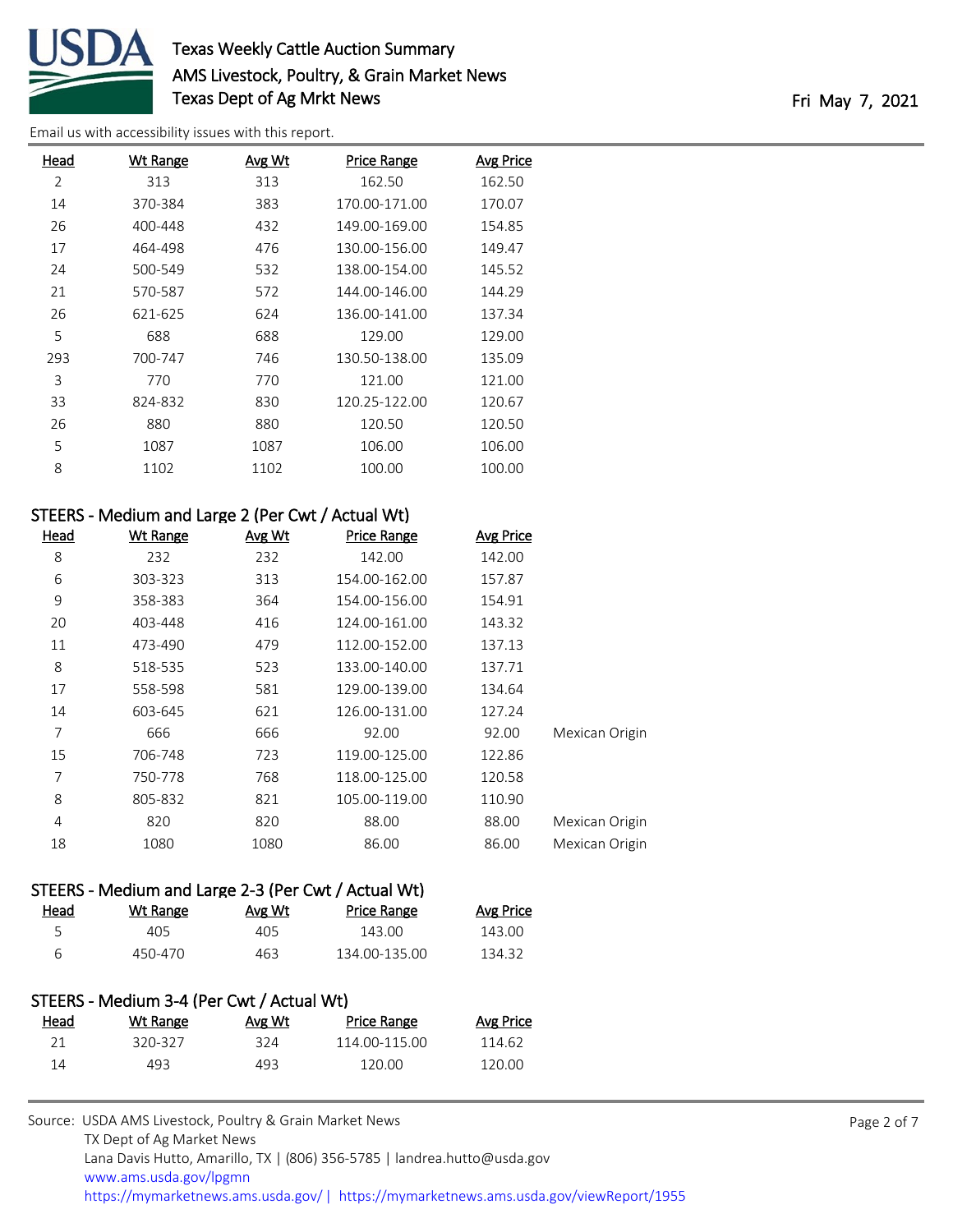

| HEIFERS - Medium and Large 1 (Per Cwt / Actual Wt) |          |               |                    |                  |          |
|----------------------------------------------------|----------|---------------|--------------------|------------------|----------|
| <b>Head</b>                                        | Wt Range | <u>Avg Wt</u> | <b>Price Range</b> | <b>Avg Price</b> |          |
| 3                                                  | 292      | 292           | 168.00             | 168.00           |          |
| 9                                                  | 381      | 381           | 138.00             | 138.00           |          |
| $\overline{2}$                                     | 413      | 413           | 160.00             | 160.00           |          |
| 38                                                 | 450-496  | 468           | 130.00-148.00      | 140.95           |          |
| 24                                                 | 502-521  | 517           | 129.00-140.00      | 131.32           |          |
| 4                                                  | 569      | 569           | 114.00             | 114.00           | Fleshy   |
| 32                                                 | 639-643  | 640           | 125.00-132.00      | 130.68           |          |
| 165                                                | 652-687  | 673           | 122.25-139.00      | 124.68           |          |
| 16                                                 | 652      | 652           | 115.00             | 115.00           | Unweaned |
| 57                                                 | 700-748  | 731           | 119.00-126.00      | 124.17           |          |
| 10                                                 | 731      | 731           | 125.00             | 125.00           | Full     |
| 4                                                  | 716      | 716           | 115.00             | 115.00           | Unweaned |
| 231                                                | 754-776  | 762           | 119.75-126.00      | 124.93           |          |
| 88                                                 | 827-845  | 832           | 110.00-120.50      | 117.71           |          |
| 130                                                | 822-829  | 825           | 117.50-119.00      | 118.43           | Full     |
| 74                                                 | 857-876  | 873           | 109.00-117.00      | 115.33           |          |
| 26                                                 | 872      | 872           | 113.00             | 113.00           | Full     |
| 6                                                  | 1005     | 1005          | 95.00              | 95.00            |          |
|                                                    |          |               |                    |                  |          |

# HEIFERS - Medium and Large 1 (Per Head / Actual Wt)

| <u>Head</u> | Wt Range | <u>Avg Wt</u> | <b>Price Range</b> | <b>Avg Price</b> |
|-------------|----------|---------------|--------------------|------------------|
|             | 203      |               | 360.00             | 360.00           |

#### HEIFERS - Medium and Large 1-2 (Per Cwt / Actual Wt)

| Head           | <b>Wt Range</b> | Avg Wt | <b>Price Range</b> | <b>Avg Price</b> |        |
|----------------|-----------------|--------|--------------------|------------------|--------|
| 16             | 217-234         | 232    | 140.00-165.00      | 142.92           |        |
| 3              | 323             | 323    | 150.00             | 150.00           |        |
| 10             | 351-367         | 356    | 135.00             | 135.00           |        |
| 25             | 413-423         | 417    | 136.00-139.00      | 137.66           |        |
| 83             | 459-497         | 490    | 129.00-140.00      | 137.41           |        |
| 24             | 503-545         | 524    | 110.00-134.00      | 126.72           |        |
| 24             | 553-595         | 570    | 124.00-131.00      | 126.95           |        |
| 136            | 613-646         | 618    | 121.00-127.35      | 126.93           |        |
| 10             | 626             | 626    | 112.00             | 112.00           | Full   |
| 7              | 650-668         | 663    | 122.00             | 122.00           |        |
| 168            | 753-786         | 781    | 108.00-119.25      | 116.61           |        |
| $\overline{2}$ | 865             | 865    | 90.00              | 90.00            | Fleshy |
| 6              | 1107            | 1107   | 78.00              | 78.00            | Fleshy |
|                |                 |        |                    |                  |        |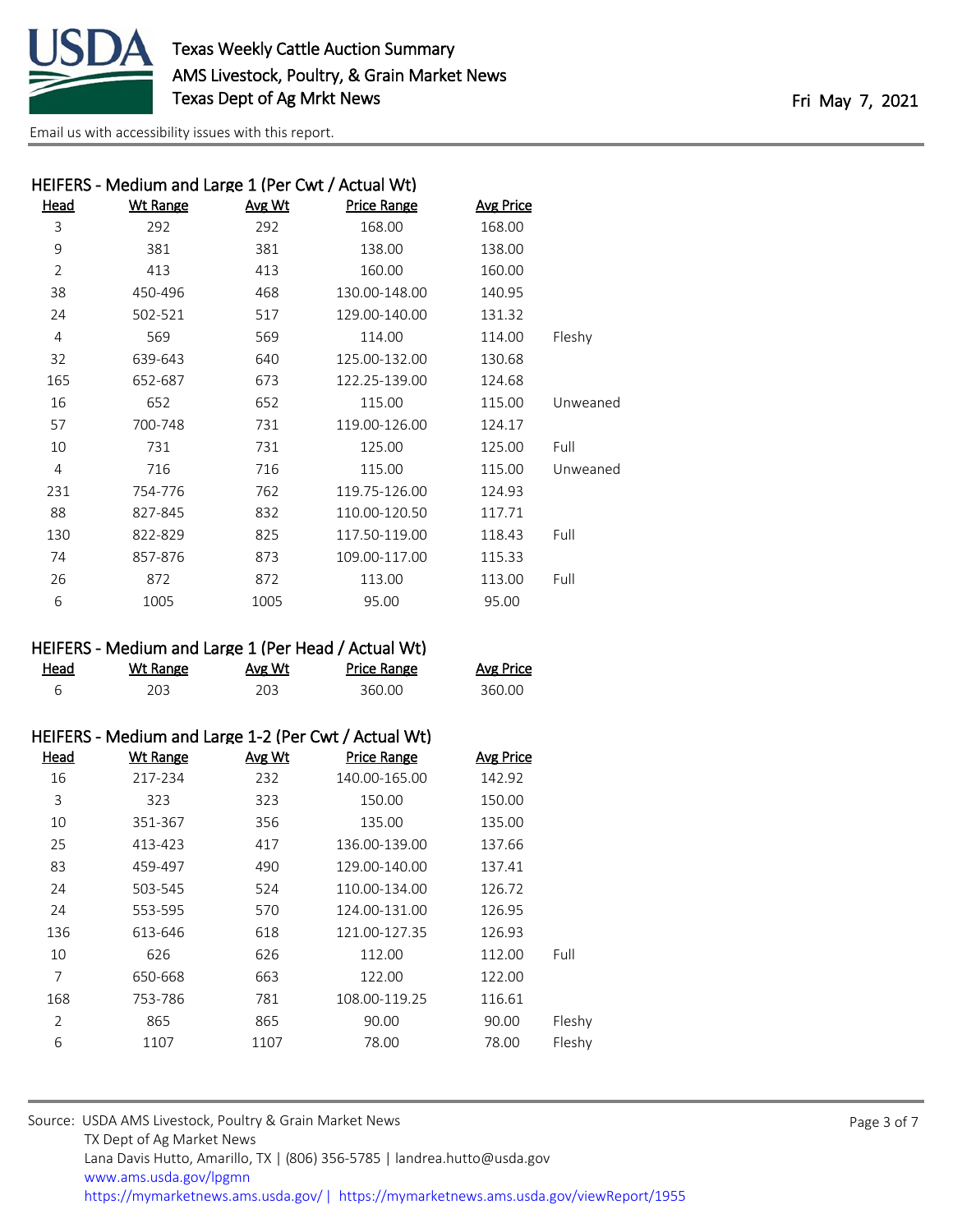

| HEIFERS - Medium and Large 2 (Per Cwt / Actual Wt) |          |        |               |           |  |
|----------------------------------------------------|----------|--------|---------------|-----------|--|
| Head                                               | Wt Range | Avg Wt | Price Range   | Avg Price |  |
| 5                                                  | 235      | 235    | 146.00        | 146.00    |  |
| 6                                                  | 263-295  | 282    | 131.00-136.00 | 134.10    |  |
| 9                                                  | 304-338  | 313    | 132.00-148.00 | 141.74    |  |
| 28                                                 | 408-431  | 423    | 115.50-130.00 | 121.23    |  |
| 17                                                 | 453-490  | 474    | 125.00-135.00 | 130.67    |  |
| 35                                                 | 505-548  | 525    | 113.00-121.00 | 117.54    |  |
| 14                                                 | 604-648  | 631    | 114.00-118.00 | 116.11    |  |
| 10                                                 | 658-690  | 675    | 105.00-111.00 | 108.66    |  |
| 7                                                  | 781-788  | 784    | 101.00-103.00 | 101.86    |  |
| $\mathfrak{D}$                                     | 818      | 818    | 99.00         | 99.00     |  |
|                                                    |          |        |               |           |  |

## HEIFERS - Medium and Large 2-3 (Per Cwt / Actual Wt)

| Head | Wt Range | Avg Wt | Price Range   | Avg Price |
|------|----------|--------|---------------|-----------|
| 10   | 324      | 324    | 100.00        | 100.00    |
| 17   | 352-385  | 365    | 118.50-127.00 | 121.70    |
| 16   | 416      | 416    | 105.00        | 105.00    |

#### HEIFERS - Medium 3-4 (Per Cwt / Actual Wt)

| Head | Wt Range | <u>Avg Wt</u> | <b>Price Range</b> | <b>Avg Price</b> |
|------|----------|---------------|--------------------|------------------|
|      | 651      | 651           | 104.00             | 104.00           |

## BULLS - Medium and Large 1 (Per Cwt / Actual Wt)

| Head | Wt Range | Avg Wt | <b>Price Range</b> | Avg Price |
|------|----------|--------|--------------------|-----------|
| 10   | 369-396  | 380    | 146.00-165.00      | 157.08    |
| 3    | 443      | 443    | 157.00             | 157.00    |
|      | 640.     | 640    | 116.00             | 116.00    |
| ς    | 717      | 717    | 115.00             | 115.00    |
|      |          |        |                    |           |

## BULLS - Medium and Large 1-2 (Per Cwt / Actual Wt) Head Wt Range Avg Wt Price Range Avg Price 19 484 484 138.50 138.50 3 517 517 129.00 129.00 5 583 583 123.50 123.50

# BULLS - Medium and Large 2 (Per Cwt / Actual Wt) Head Wt Range Avg Wt Price Range Avg Price 3 183 183 141.00 141.00 6 405-449 427 135.00-145.00 139.74 3 470 470 136.00 136.00 4 535-540 538 120.00-127.00 123.52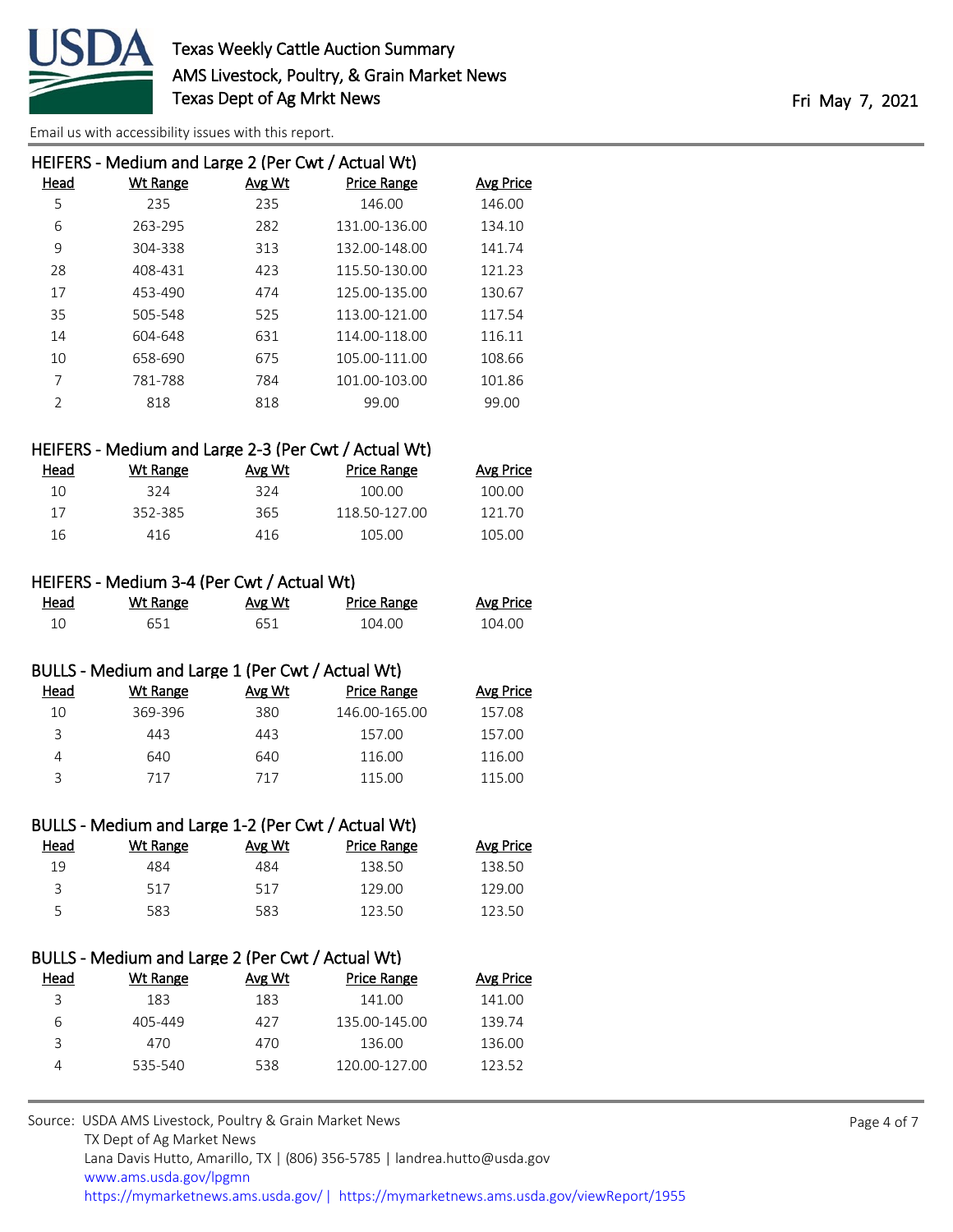

# Texas Weekly Cattle Auction Summary AMS Livestock, Poultry, & Grain Market News Texas Dept of Ag Mrkt News Texas Dept of Ag Mrkt News

[Email us with accessibility issues with this report.](mailto:mars@ams.usda.gov?subject=508%20issue)

|                | COWS - Breaker 75-80% (Per Cwt / Actual Wt) |        |                    |                  |                      |
|----------------|---------------------------------------------|--------|--------------------|------------------|----------------------|
| Head           | <b>Wt Range</b>                             | Avg Wt | <b>Price Range</b> | <b>Avg Price</b> | Dressing             |
| 33             | 1355-1865                                   | 1634   | 60.00-68.50        | 64.95            | Average              |
| $\overline{7}$ | 1255-1580                                   | 1444   | 67.00-74.00        | 70.52            | High                 |
| $\mathbf{1}$   | 1770                                        | 1770   | 57.25              | 57.25            | Low                  |
|                |                                             |        |                    |                  |                      |
|                | COWS - Boner 80-85% (Per Cwt / Actual Wt)   |        |                    |                  |                      |
| <b>Head</b>    | <b>Wt Range</b>                             | Avg Wt | <b>Price Range</b> | <b>Avg Price</b> | Dressing             |
| 102            | 330-1570                                    | 1299   | 57.50-74.50        | 63.98            | Average              |
| 74             | 1075-1780                                   | 1321   | 63.00-78.00        | 67.56            | High                 |
| 72             | 1074-1440                                   | 1242   | 53.00-56.50        | 54.87            | Low                  |
|                |                                             |        |                    |                  |                      |
|                | COWS - Lean 85-90% (Per Cwt / Actual Wt)    |        |                    |                  |                      |
| Head           | <b>Wt Range</b>                             | Avg Wt | <b>Price Range</b> | <b>Avg Price</b> | <b>Dressing</b>      |
| 203            | 745-1328                                    | 1039   | 47.00-75.00        | 59.07            | Average              |
| 56             | 828-993                                     | 927    | 43.50-48.50        | 45.78            | Average Light Weight |
| $\mathbf{1}$   | 1450                                        | 1450   | 70.25              | 70.25            | High                 |
| 43             | 728-1210                                    | 921    | 41.00-58.50        | 49.20            | Low                  |
| 16             | 805-899                                     | 867    | 36.00-40.50        | 38.94            | Low Light Weight     |
|                |                                             |        |                    |                  |                      |
|                | BULLS - 1 (Per Cwt / Actual Wt)             |        |                    |                  |                      |
| Head           | <b>Wt Range</b>                             | Avg Wt | <b>Price Range</b> | <b>Avg Price</b> | Dressing             |
| 10             | 1335-1980                                   | 1622   | 82.00-92.00        | 86.30            | Average              |
| 3              | 1570-1935                                   | 1735   | 97.00-99.00        | 98.02            | High                 |
| 10             | 1118-1880                                   | 1375   | 71.00-79.00        | 74.64            | Low                  |
|                |                                             |        |                    |                  |                      |
|                | BULLS - 1-2 (Per Cwt / Actual Wt)           |        |                    |                  |                      |
| <b>Head</b>    | <b>Wt Range</b>                             | Avg Wt | <b>Price Range</b> | <b>Avg Price</b> | <b>Dressing</b>      |
| $\overline{2}$ | 1415-1520                                   | 1468   | 85.00-87.50        | 86.29            | Average              |
| $\mathbf{1}$   | 1205                                        | 1205   | 86.00              | 86.00            | Average Light Weight |
| 3              | 1825-1920                                   | 1857   | 92.00-94.00        | 92.69            | High                 |
| $\overline{2}$ | 1325-1440                                   | 1383   | 75.00              | 75.00            | Low                  |
|                | REPLACEMENT CATTLE                          |        |                    |                  |                      |

Page 5 of 7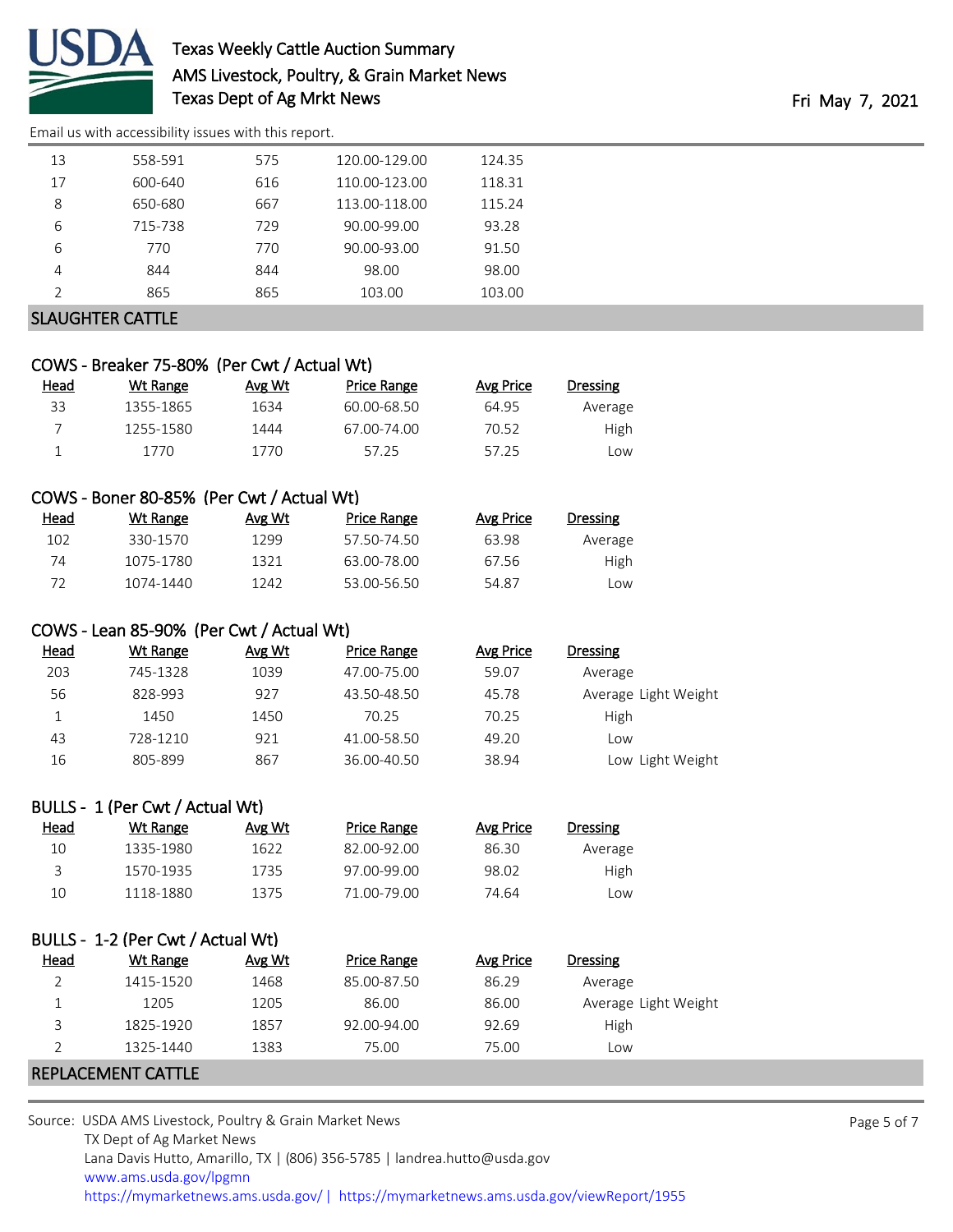

TX Dept of Ag Market News

|            |                |                | STOCK COWS - Medium and Large 1 (Per Cwt / Actual Wt)   |               |                                                                                  |                  |
|------------|----------------|----------------|---------------------------------------------------------|---------------|----------------------------------------------------------------------------------|------------------|
| <u>Age</u> | <b>Stage</b>   | <b>Head</b>    | <b>Wt Range</b>                                         | <u>Avg Wt</u> | <b>Price Range</b>                                                               | <b>Avg Price</b> |
| $<$ 2      | O              | 3              | 700-1340                                                | 1113          | 76.00-81.00                                                                      | 78.99            |
| $2 - 4$    | $\circ$        | $\mathbf 1$    | 1290                                                    | 1290          | 71.00                                                                            | 71.00            |
|            |                |                | STOCK COWS - Medium and Large 1-2 (Per Cwt / Actual Wt) |               |                                                                                  |                  |
| <b>Age</b> | <b>Stage</b>   | <b>Head</b>    | <b>Wt Range</b>                                         | Avg Wt        | <b>Price Range</b>                                                               | <b>Avg Price</b> |
| $<$ 2      | $\circ$        | $\overline{2}$ | 870-910                                                 | 890           | 73.00-75.00                                                                      | 74.02            |
|            |                |                | STOCK COWS - Medium and Large 2-3 (Per Cwt / Actual Wt) |               |                                                                                  |                  |
| <b>Age</b> | <b>Stage</b>   | <u>Head</u>    | <b>Wt Range</b>                                         | Avg Wt        | <b>Price Range</b>                                                               | <b>Avg Price</b> |
| $<$ 2      | $\bigcirc$     | 3              | 785-945                                                 | 892           | 89.00-94.00                                                                      | 90.47            |
| $2 - 4$    | 0              | 5              | 875-1360                                                | 1208          | 70.00-81.00                                                                      | 72.94            |
| $5 - 8$    | $\circ$        | 13             | 973-1385                                                | 1171          | 62.00-69.00                                                                      | 66.17            |
|            |                |                | BRED COWS - Medium and Large 1 (Per Head / Actual Wt)   |               |                                                                                  |                  |
| <u>Age</u> | <b>Stage</b>   | <b>Head</b>    | <b>Wt Range</b>                                         | Avg Wt        | <b>Price Range</b>                                                               | <b>Avg Price</b> |
| >5         | T <sub>2</sub> | 6              | 1312                                                    | 1312          | 760.00                                                                           | 760.00           |
| >8         | T <sub>2</sub> | $\mathbf{1}$   | 1330                                                    | 1330          | 760.00                                                                           | 760.00           |
| >8         | T <sub>3</sub> | $\overline{2}$ | 1430-1460                                               | 1445          | 785.00-900.00                                                                    | 841.90           |
|            |                |                | BRED COWS - Medium and Large 1-2 (Per Head / Actual Wt) |               |                                                                                  |                  |
| <b>Age</b> | <b>Stage</b>   | <b>Head</b>    | <b>Wt Range</b>                                         | <u>Avg Wt</u> | <b>Price Range</b>                                                               | <b>Avg Price</b> |
| $2 - 8$    | T3             | 6              | 1110-1558                                               | 1410          | 1000.00-1125.00                                                                  | 1084.24          |
| >8         | T <sub>2</sub> | 5              | 1120                                                    | 1120          | 700.00                                                                           | 700.00           |
|            |                |                | BRED COWS - Medium and Large 2 (Per Head / Actual Wt)   |               |                                                                                  |                  |
| <b>Age</b> | <b>Stage</b>   | <b>Head</b>    | <b>Wt Range</b>                                         | Avg Wt        | <b>Price Range</b>                                                               | <b>Avg Price</b> |
| $2 - 8$    | T <sub>3</sub> | $\overline{2}$ | 1015                                                    | 1015          | 875.00                                                                           | 875.00           |
|            |                |                | BRED COWS - Medium and Large 2-3 (Per Head / Actual Wt) |               |                                                                                  |                  |
| <u>Age</u> | <b>Stage</b>   | <u>Head</u>    | <b>Wt Range</b>                                         | Avg Wt        | <b>Price Range</b>                                                               | <b>Avg Price</b> |
| $2 - 8$    | $T2-3$         | 6              | 825-1018                                                | 921           | 600.00-700.00                                                                    | 647.62           |
|            |                |                |                                                         |               | COW-CALF PAIRS - Medium and Large 1 w/ <150 lbs calf (Per Family / Actual Wt)    |                  |
| <b>Age</b> | <b>Stage</b>   | <b>Head</b>    | <b>Wt Range</b>                                         | Avg Wt        | <b>Price Range</b>                                                               | <b>Avg Price</b> |
|            | 0              | $\mathbf{1}$   | 1500                                                    | 1500          | 1150.00                                                                          | 1150.00          |
| >8         |                |                |                                                         |               | COW-CALF PAIRS - Medium and Large 1 w/ 150-300 lbs calf (Per Family / Actual Wt) |                  |
|            |                |                |                                                         |               |                                                                                  |                  |
| <u>Age</u> | <b>Stage</b>   | <b>Head</b>    | <b>Wt Range</b>                                         | Avg Wt        | <b>Price Range</b>                                                               | <b>Avg Price</b> |

Lana Davis Hutto, Amarillo, TX | (806) 356-5785 | landrea.hutto@usda.gov